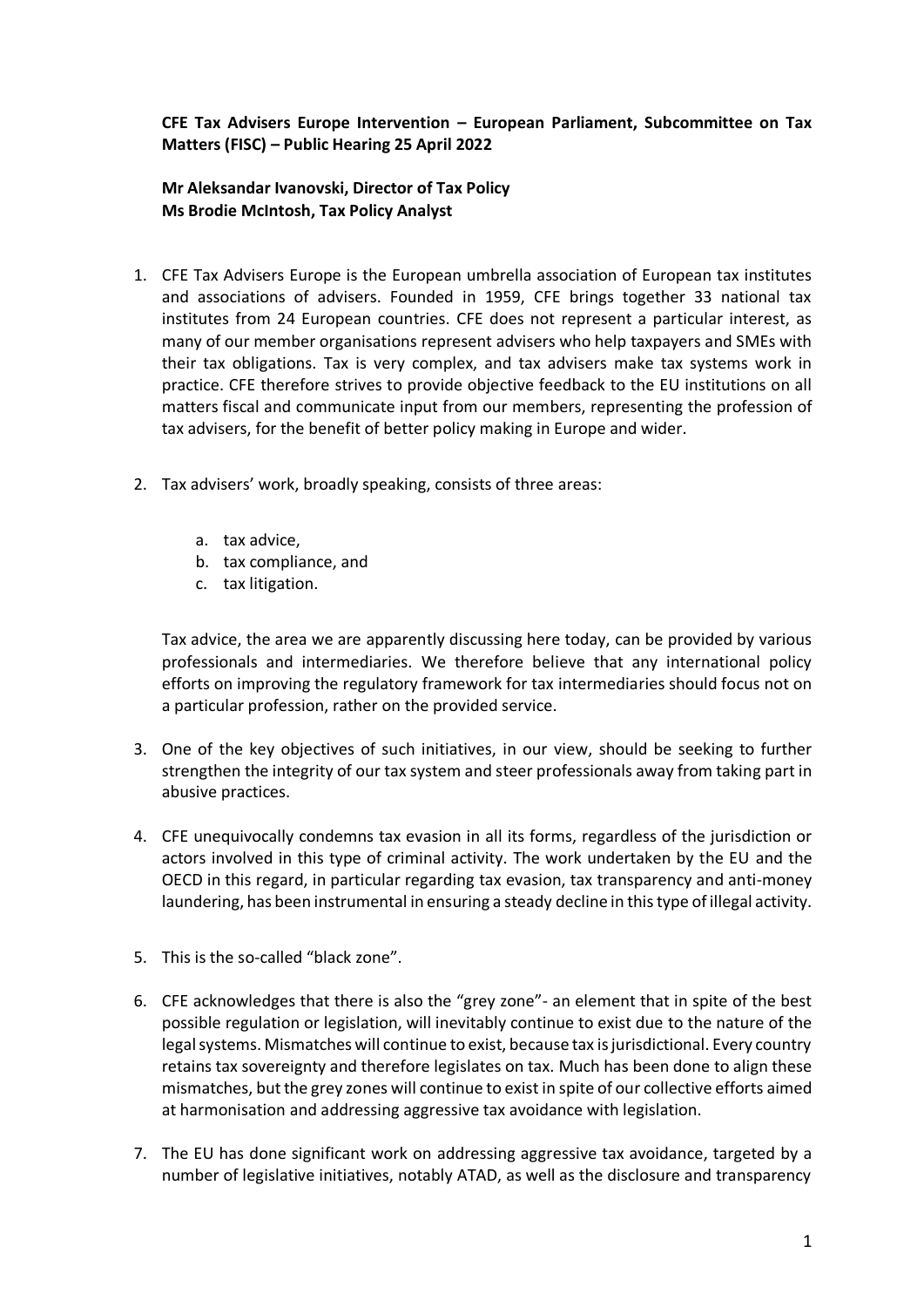requirements as imposed by the subsequent revisions of the Directive on administrative cooperation in the EU (DAC). Whether Member states' tax administrations make good use of the instruments at their disposal, made possible by these progressive initiatives of the European Commission and this House, is a question better suited for a separate debate.

- 8. To address the outstanding issues in this "grey zone", as argued by CFE in our paper Professional Judgment in Tax Planning, a synergy of actions can take place between governments, organisations, tax professionals and taxpayers alike. We all bear responsibility to protect the integrity of our tax systems.
- 9. Legislators design tax laws; tax administrations apply the law in collecting taxes due; and taxpayers comply with the law, while availing themselves of applicable rights. Tax advisers play a critical role by exercising professional judgment on taxpayers' rights and obligations in advising across a range of areas, for example, the relevant aspects of the law, jurisprudence and administrative matters, as well as the consequences of taking or not taking their advice.
- 10. In October 2021, we were pleased to be able to demonstrate CFE's role in setting tax professional standards, when we presented to the European Commission's Expert Group, the Platform For Tax Good Governance, Aggressive Tax Planning and Double Taxation our key project on ethical judgment in tax planning, which sets out an ethical quality bar for all tax advisers.
- 11. As CFE, we seek to promote ethical professional judgment across all tax advisers in Europe, and our approach seeks to steer all advisers in the direction of an appropriate balance between the rights and obligations of taxpayers. CFE's work on the matter is expected to continue throughout the next couple of years, taking onboard feedback from both internal and external stakeholders.
- 12. CFE believes that the continuing alignment of tax advice with societal expectations, as well as legislative action aimed at simplification of tax laws and reduction of complexities, will increasingly be a factor in the attractiveness of the profession of tax adviser as a career.
- 13. We propose an establishment of an ethics quality bar, which constitutes a major opportunity for all intermediaries to proactively complement the range of EU and national measures taken to date to address abusive tax avoidance, and move the dial forward in solving the problems we so passionately discuss today.
- 14. Indeed, when we speak about the so-called "grey zone", professional judgment will always play a critical role in the equation. Even with perfect laws, or perfect 'regulation', there will always be a "grey zone", a zone where good professionals must exercise their best judgment, and this is where ethical behaviour plays a crucial role.
- 15. This is what CFE believes: that the ethics quality bar could serve as a common reference point for all intermediaries, of whatever affiliation and background, capable of evolving with agility as tax systems and businesses change constantly.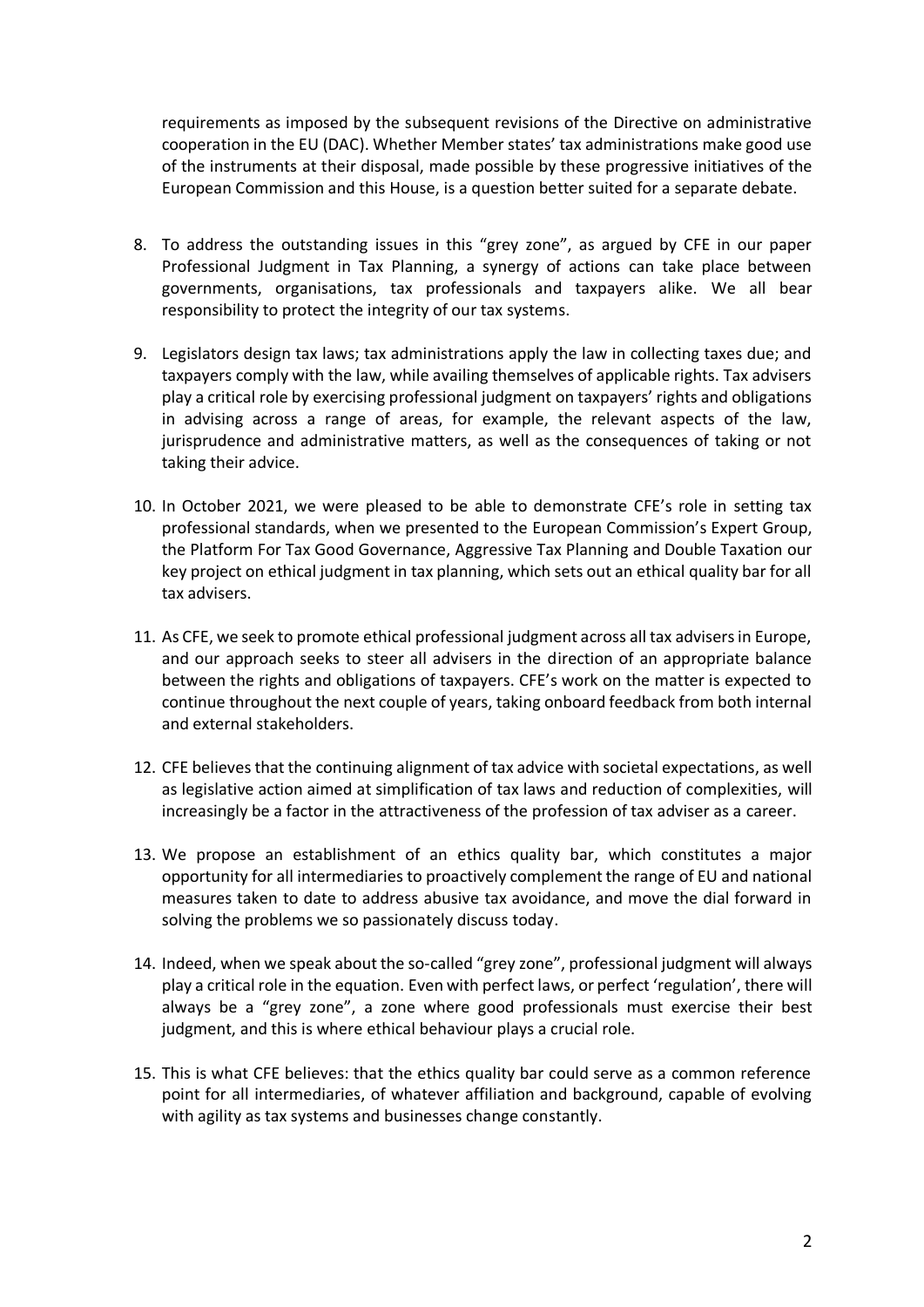- 16. To address society's concerns that businesses and citizens alike are paying their fair share of tax, wider action is needed from all stakeholders. The dialogue needs to involve policymakers and tax authorities. Ethical judgment will ultimately be effective in individual interactions between tax advisers and their clients only if it can be credibly shown that the quality bar is effective across European jurisdictions, and perhaps beyond.
- 17. CFE therefore seeks cooperation of all actors in the tax arena in our proposed ethics quality bar, as well as those who take a direct interest from a broader societal perspective and are committed to the same end goal of ethical professional judgment.
- 18. A 'one-size-fits-all' approach in regulating tax professionals is difficult to achieve in Europe, and we must ensure it suits the objectives of the initiative. The regulatory culture differs significantly among European states. It is important in this discussion to recognise the significant differences between tax intermediaries. We therefore need to ensure that ALL intermediaries operate to high standards. It is a question which calls for a holistic policy approach.
- 19. We would like to highlight some key elements of the CFE paper on introducing an ethical quality bar for all advisers and the merits of discussing this approach as a qualitative standard. We do note that "acceptable" is highly subjective, however it does resonate within individual countries.
- 20. CFE would continue to discuss with this House and the European Commission what is the best possible way to integrate these recommendations in a framework and how to obtain a balance of rights and obligations between the tax administrations and taxpayers.
- *21. "If it is legal, is it acceptable?"* is the central ethical question which inspired the paper's focus on professional judgment. It relates directly to tax advice which is abusive within the law – often referred to as "aggressive tax avoidance". Our proposed "answer" - an "ethics quality bar" for all advisers - is put forward on the grounds that we need a practical way forward that can make a difference.
- 22. The principal objective of the paper is to seek feedback on a proposed "ethics quality bar" based on five short questions that all tax advisers should reflect on when undertaking their advisory role in the overall tax system. The ethical quality of this professional judgment is therefore critical on the question "If it is legal, is it acceptable?".

**Setting an Ethics Quality Bar for Professional Judgment in Relation to Tax Planning**

**Five Key Questions for Tax Advisers to Reflect on When Preparing and Providing Advice:**